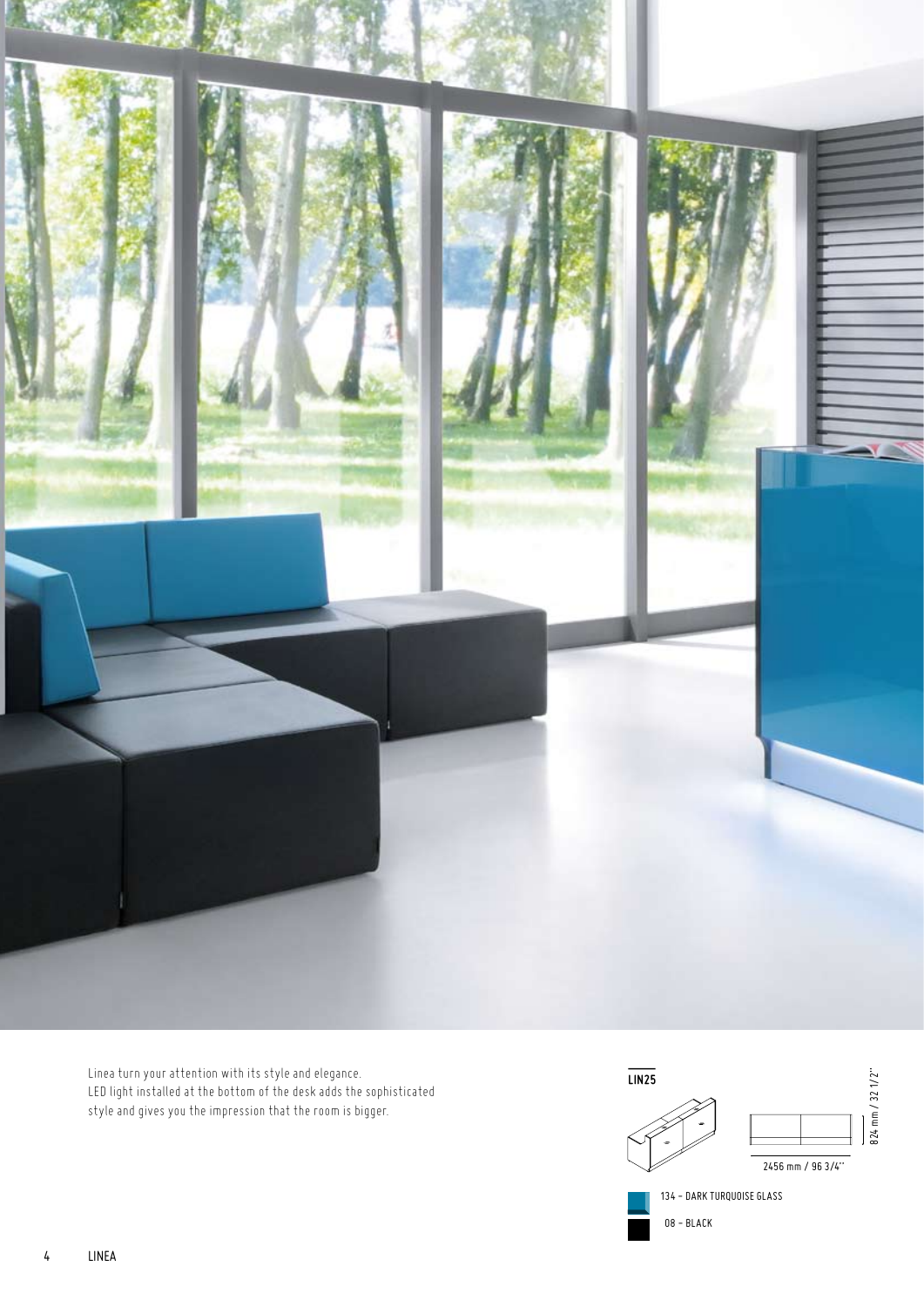





 $\frac{1}{432 \text{ mm}}$  / 17" 432 mm / 17''

08 - black TAMBOUR 08 - B 08 - BLACK WHITE GLOSS

1105 mm / 43 1/2"

360 mm / 14 1/8'''

 $360 \text{ mm} / 141/8"$ 

**CAN11**





2090 mm / 82 3/8''

5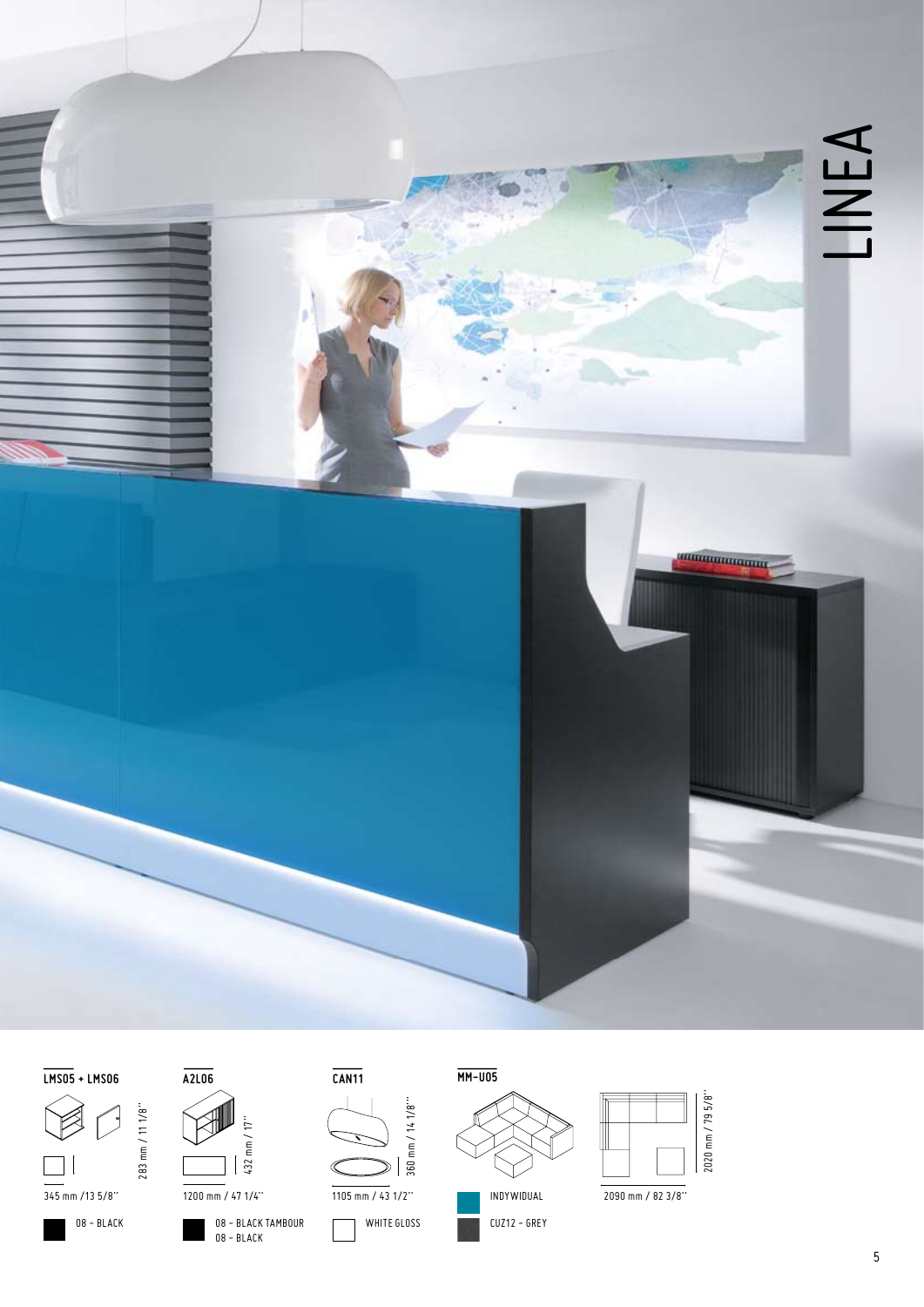

It is detail that makes a good design. Little elements adding character and the quality of materials they are made of. Front and top elements are made of glass, while the corners are decorated with noble stainless steel.



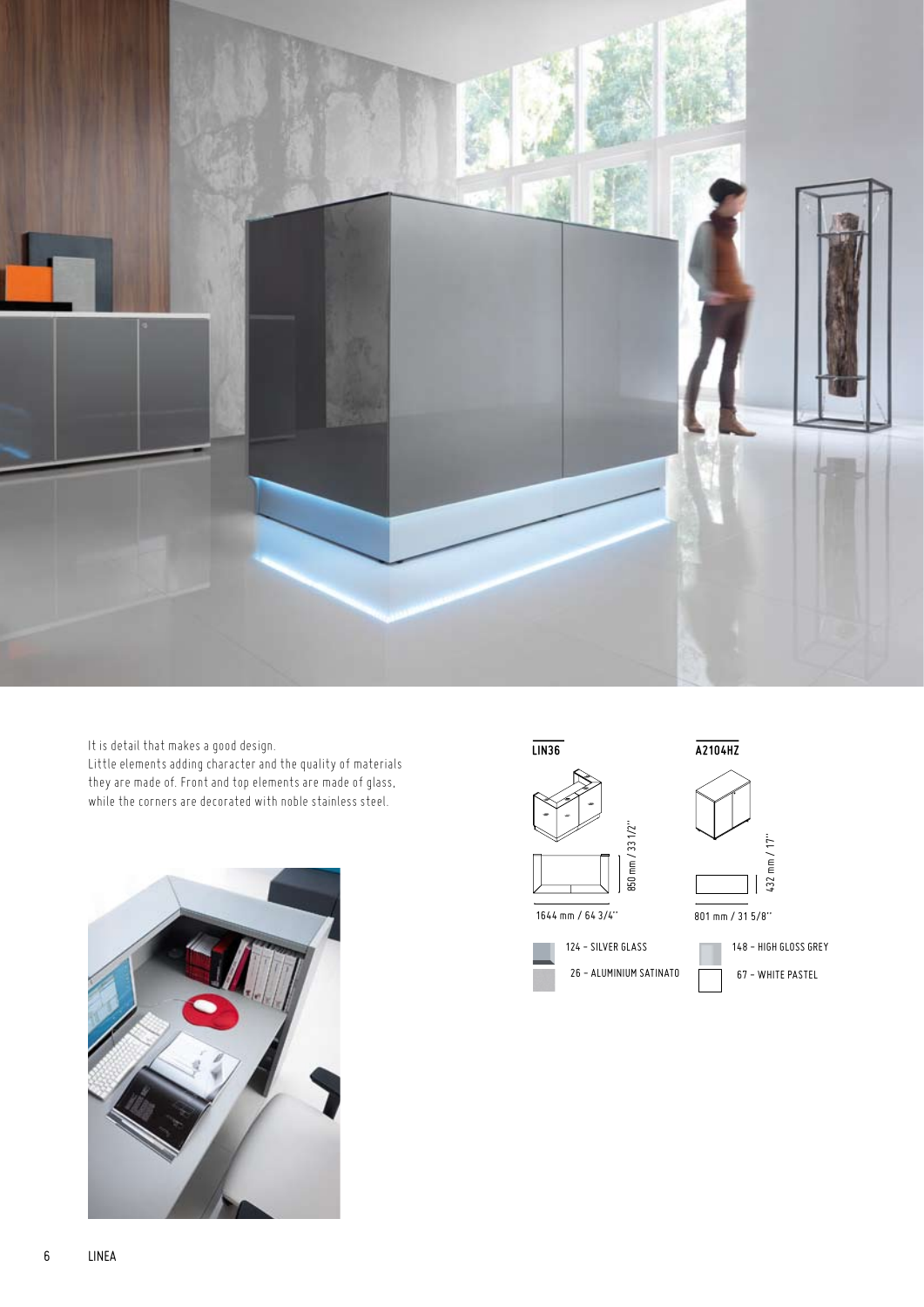LINEA



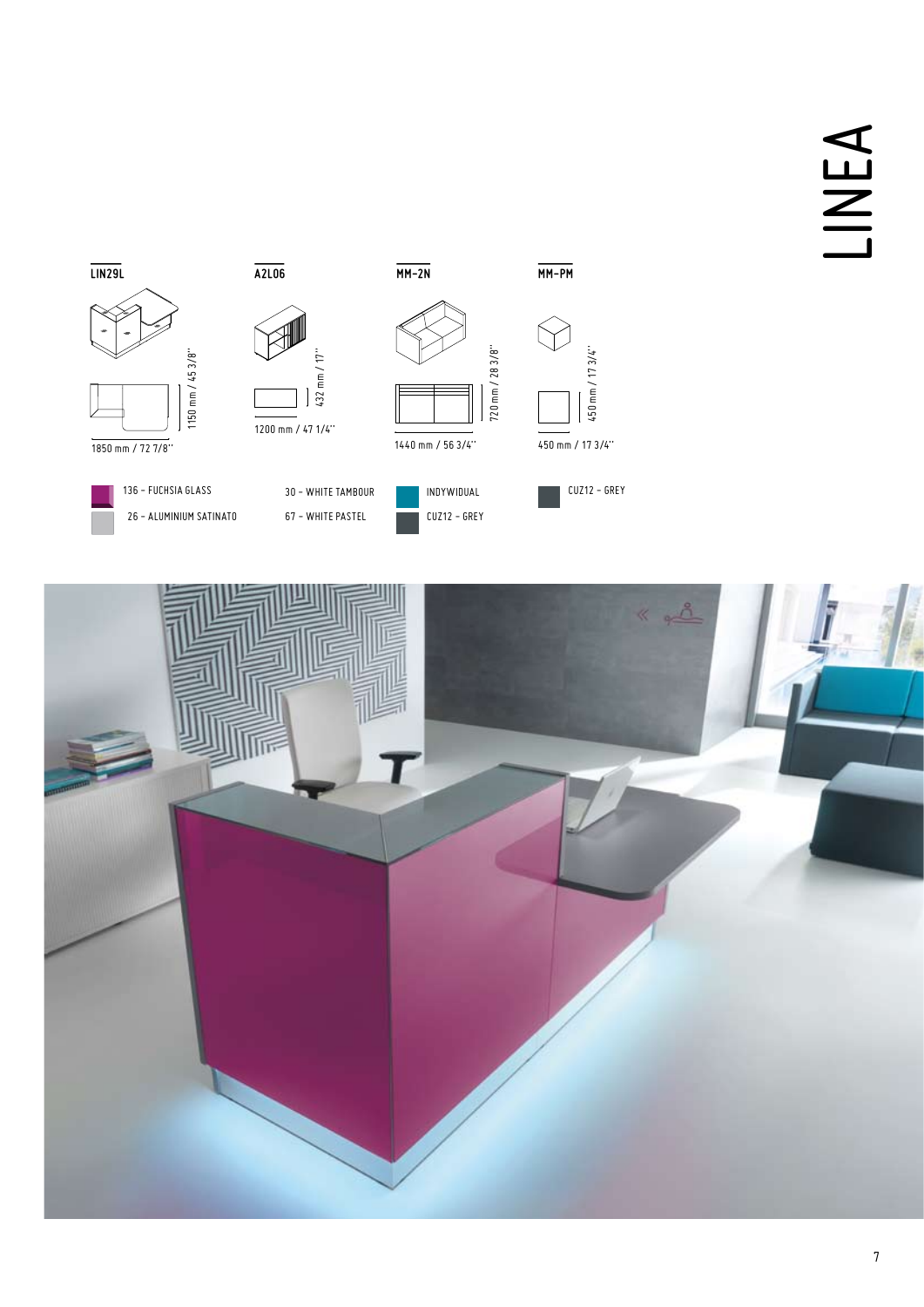

Clear lines, light design and the shiny white of Linea will bring design to any room. Soft contours of the Linea reception desk are emphasized by yellow of lacobel glass and glamorous counter made of tempered glass.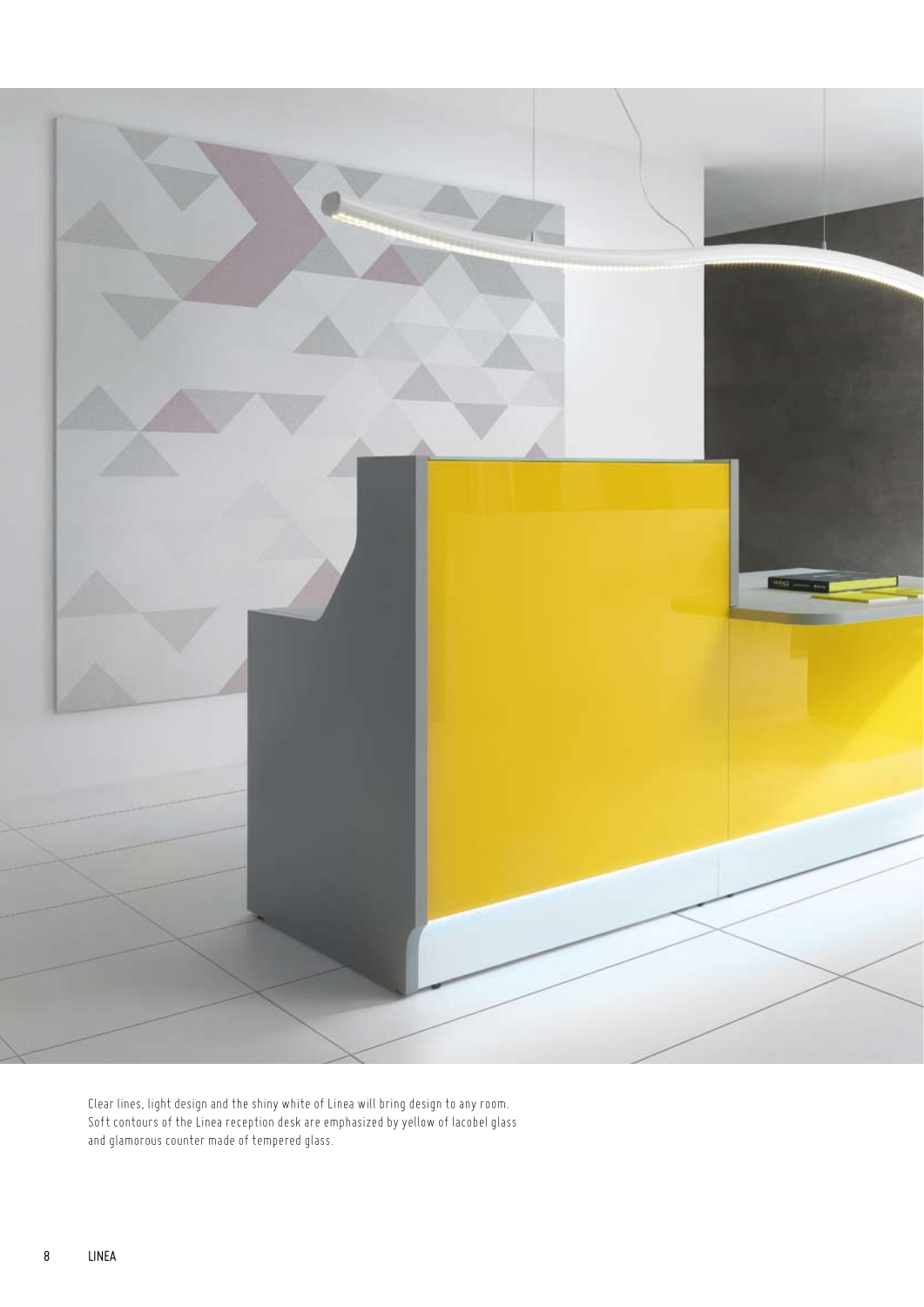







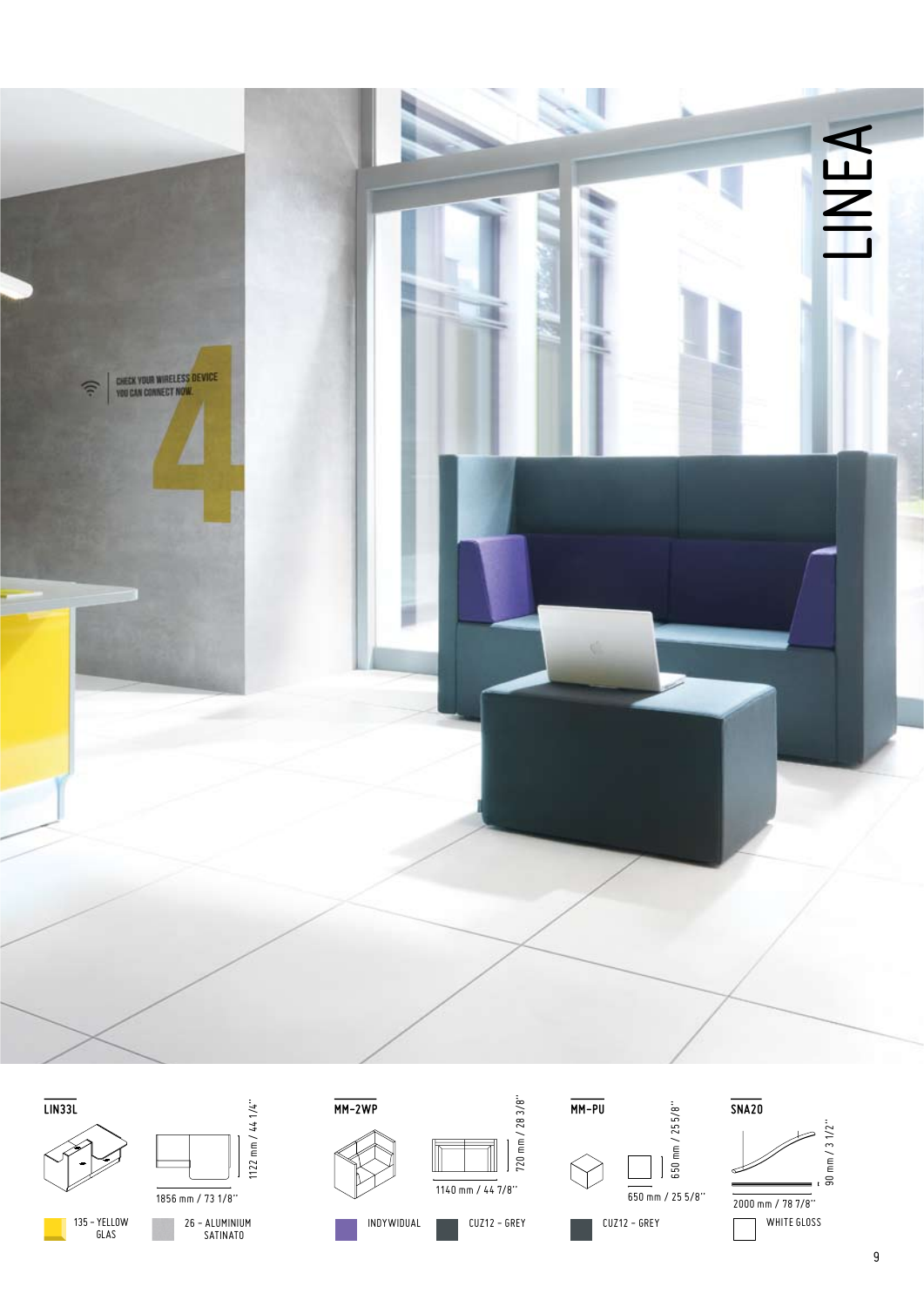





1150 mm / 45 3/8''











67 - WHITE PASTEL **67 - WHITE PASTEL** WHITE GLOSS 117 - WHITE GLASS

432 mm / 17'' 1334 mm / 52 5/8''

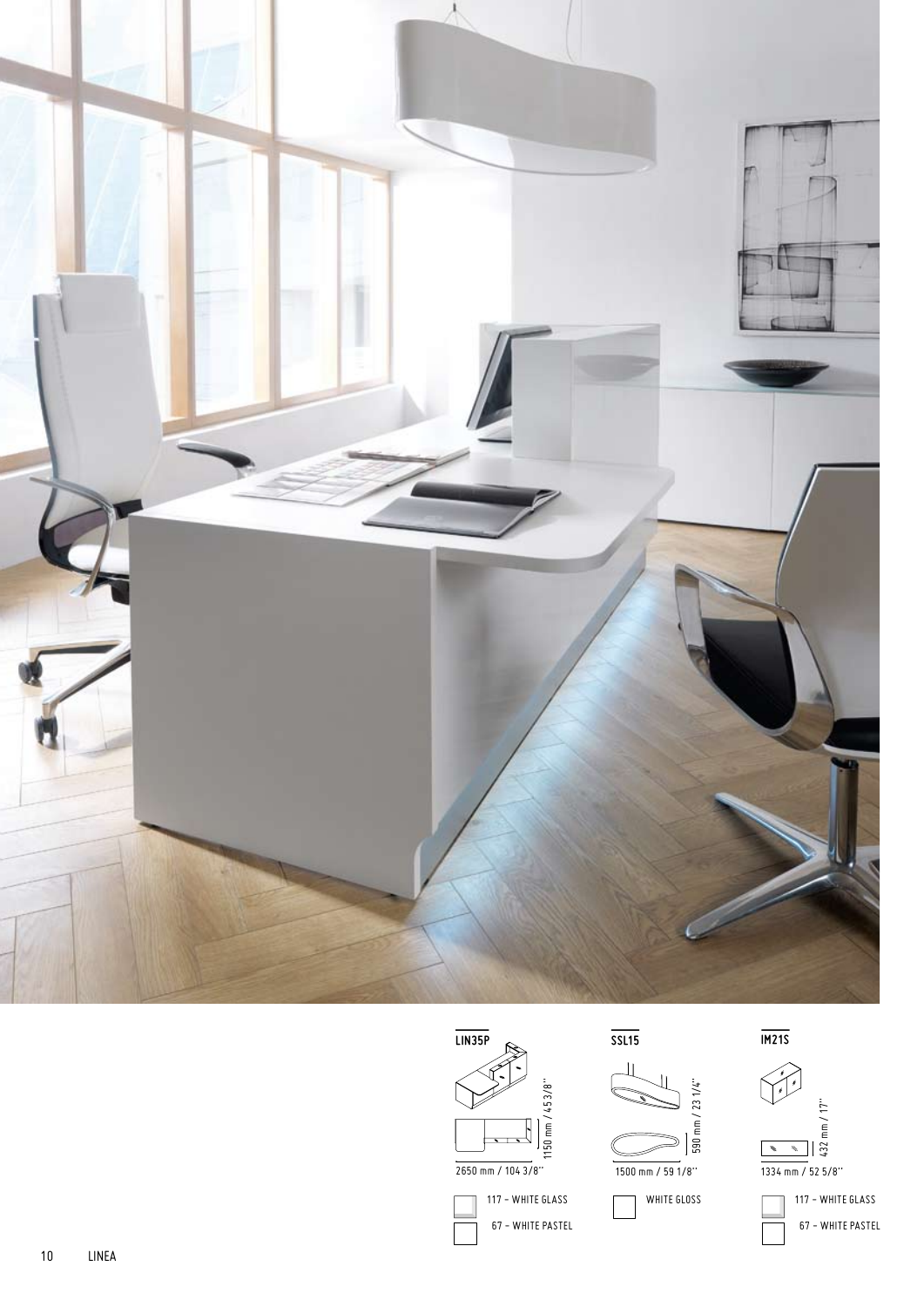







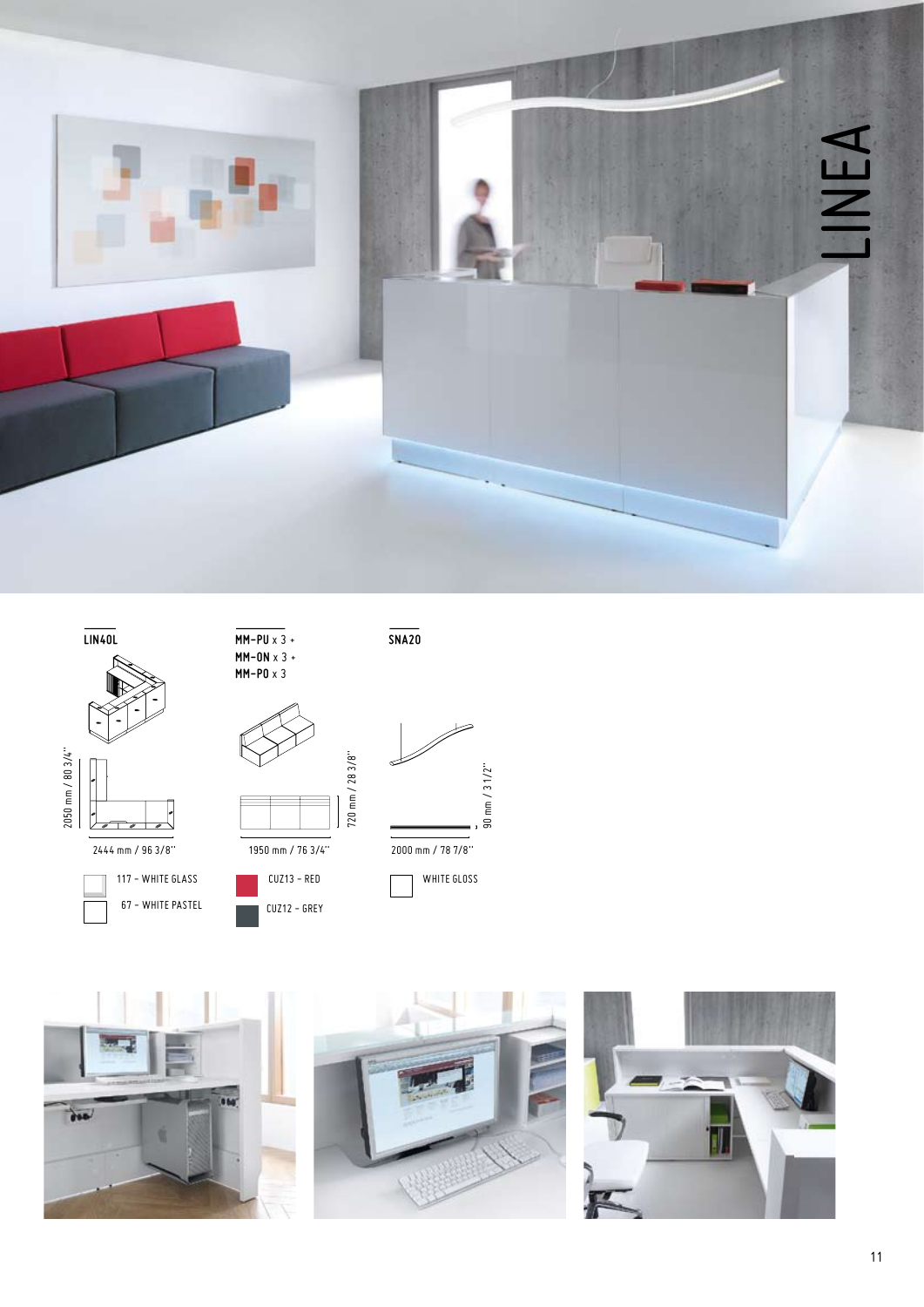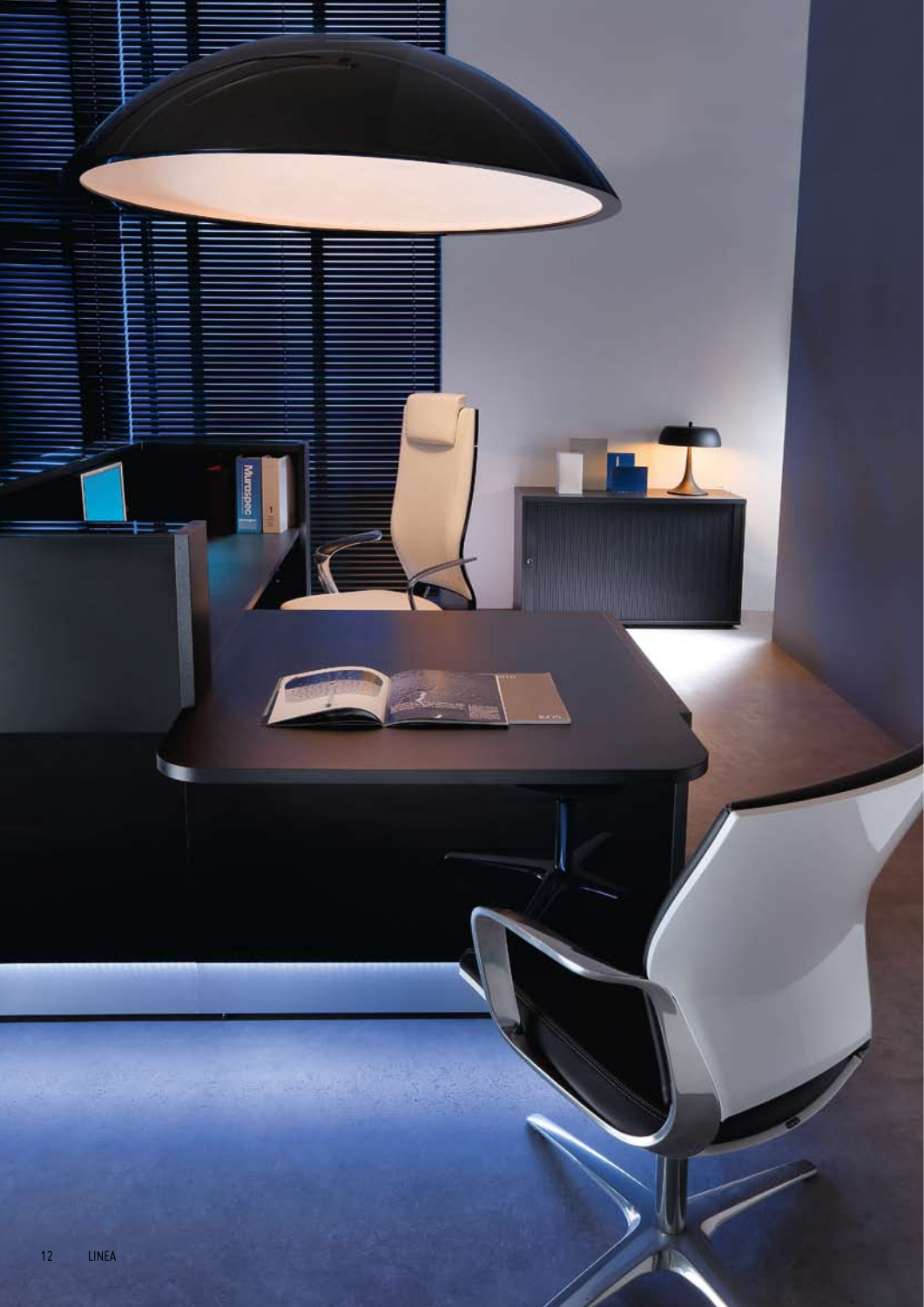

Į.



116 - BLACK GLASS

08 - BLACK

 $\frac{1}{432}$  mm / 17" 432 mm / 17'' 1200 mm/ 47 1/4''



**MM-PU** + **MM-ON** + **MM-PO**



CUZ12 - GREY